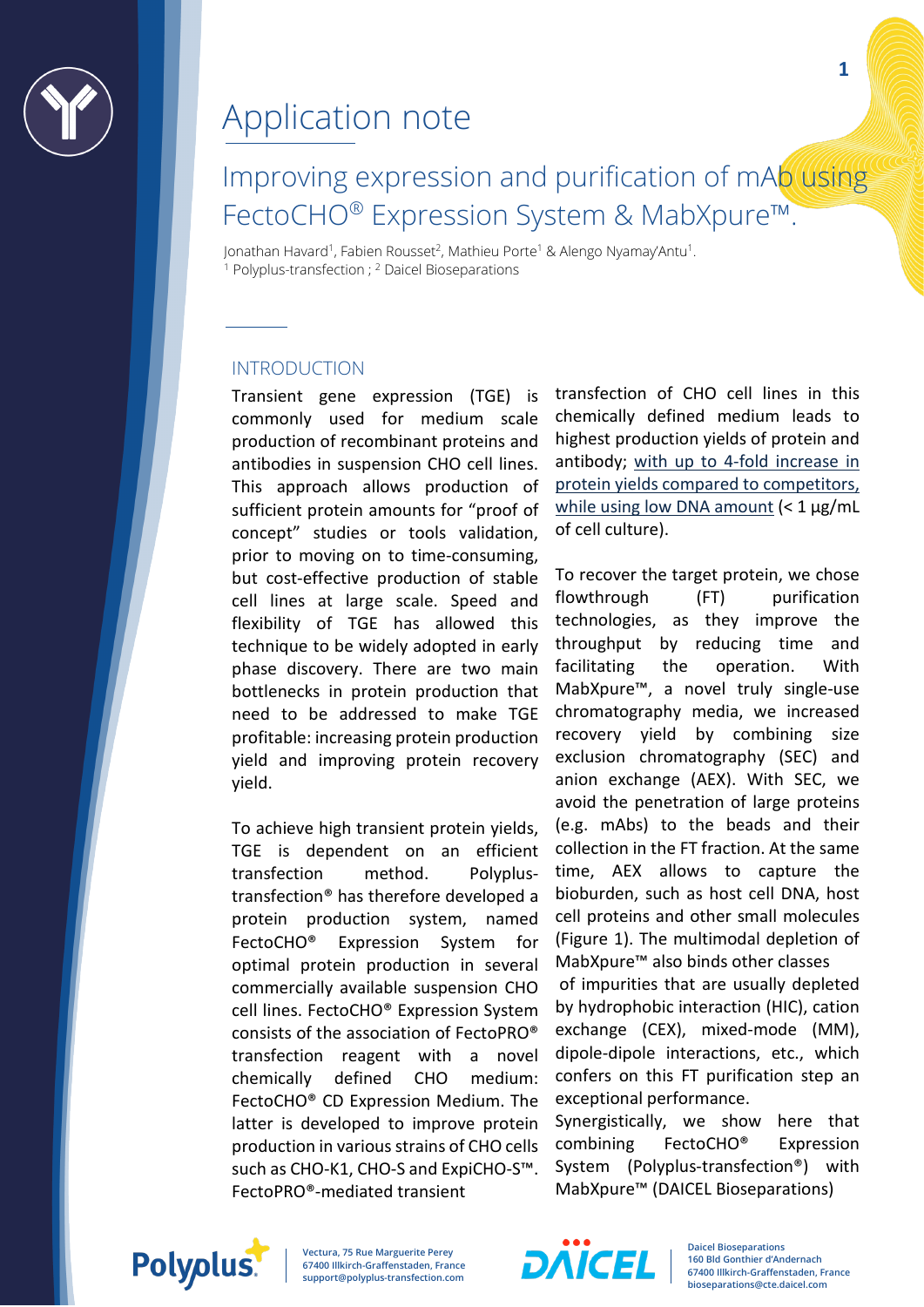provides high expression and recovery antibodies.



Figure 1: Multimodal depletion mechanisms of DAISEP MabXpure™.

### MATERIAL & METHODS

#### Mammalian cell culture

Commercially available ExpiCHO-S™ cells (Life Technologies, Carlsbad, CA) were grown in suspension culture in FectoCHO® CD Expression Medium supplemented with 100 U/mL of penicillin and 100 μg/mL of streptomycin, 1 % of Pluronic™- F68, and 8 mM L-glutamine. Cell cultures were maintained between 0.25 and 10 x 106 cells/mL in 125 mL Erlenmeyer flasks with vented cap, shaken at 130 rpm in an incubator at 37 °C with 8 % CO2.

### **Transfection**

ExpiCHO-S™ cells, cultured in FectoCHO® CD Expression Medium, were transfected with FectoPRO® transfection reagent, by using vectors coding for the heavy (HC) and the light (LC) chain of a recombinant chimeric IgG1 (Claudiximab).

The day of transfection, cells were counted, and viability was measured before seeding 6 x 106 cells/mL in 90 mL of complete fresh FectoCHO® CD Expression Medium.

For the transfection with FectoPRO®, 0.8 μg of DNA was used per mL of cell culture, with a 1:2 (μg to μL) DNA to FectoPRO® ratio. DNA was pre-diluted in 10 mL of non-supplemented fresh FectoCHO® CD Expression Medium (corresponding to 10 % of the final culture volume), briefly vortexed and added to pure FectoPRO®. After 10 minutes of complexation at room temperature, the DNA:FectoPRO® complexation mix was added to the ExpiCHO-S™ cell

of culture. The cell culture was placed in an incubator at 37 °C; 8 % CO2, under agitation  $(130 \text{ rpm})$ . Protein yields were analyzed on Day 7 posttransfection.

### Clarification

On Day 7 post-transfection, the whole cell culture was centrifuged (5 min, 210 g) and the supernatant was passed through a 0.22 μm filter. Clarified samples were then purified using MabXpure<sup>™</sup> resin or protein A resin column.

### MabXpure™

Clarified samples were purified with MabXpure™ using SpinXL device. The MabXpure™ resin was first placed in the SpinXL device and centrifuged (5 min, 1500 g) to remove the ethanol preservation buffer. Two successive washes with 15 mL of NaCl 150 mM were performed by centrifugation (5 min, 1500 g). Clarified samples were then added to the MabXpure™ resin and placed under gentle agitation for 30 min. Two v/v ratios were chosen: 10 mL of sample for 2 mL of MabXpure™ (ratio 1:5) and 10 mL of sample for 4 mL of MabXpure™ (ratio 1:2.5). Purified samples were collected by centrifugation (10 min, 1500 g).

### Protein A

Clarified samples were purified using a protein A agarose-based affinity resin column (Praesto® Jetted A50 (1 mL) HT Column from Purolite®), following the provider's recommendations. The protein A affinity resin was first washed with 10 mL of binding buffer (NaHPO4 20 mM, NaCl 150 mM pH 7-7.4) at a rate of 1 mL per minute. Clarified samples were passed on the column at a similar rate for a total volume of 5 mL. After washing the resin with 10 mL of binding buffer at a rate of 1 mL per minute, IgG1 was eluted using 5 mL of acetic acid 0.1 M at a similar rate of 1 mL per minute and collected in a tube containing 500 μL of Tris-HCl 1 M buffer (100 μL/mL of sample).

### IgG quantification

IgG1 protein quantification was performed using the BLItz® System (ForteBIO®) according to the manufacturer's instruction for protein A Biosensors



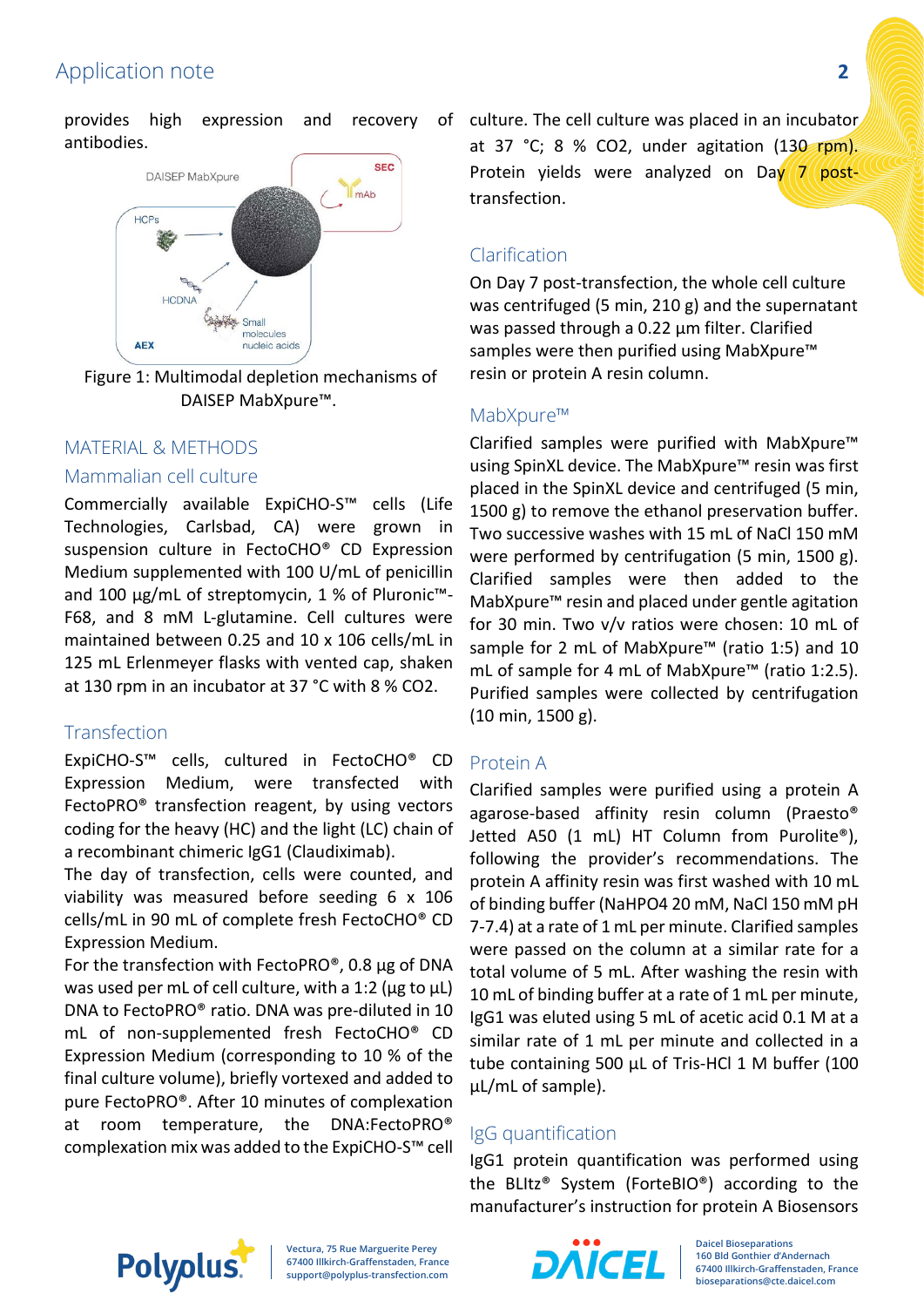(Dip and Read™ Protein A (ProA)). The quantity of IgG1 in each sample was measured in duplicates with the integrated BLItz Pro<sup>®</sup> software, using a previously established standard curve for Claudiximab. IgG1 quantification was performed at each purification step.

### Qualitative analysis of IgG production – SDS-PAGE

Clarified and purified samples were qualitatively analyzed by using BioRad Criterion™ TGX™ system, including BioRad Criterion™ Cell and Criterion™ TGX™ 4-15 % 12+1 well gels. Tris/Glycine running buffer and loading buffer were respectively supplemented with 0.1 % and 2 % SDS. Biorad Bio-Safe™ Coomassie staining was used for detection of total protein in samples.

### Host Cell Proteins quantification

Samples were analyzed for Host Cell Proteins (HCP). Quantification of HCPs was performed using a CHO HCP ELISA kit (Cygnus™ Technologies) at 450 nm using Bio-Tek EL800™ plate reader. Samples were first 10-fold serial diluted down to 10-6. Serial dilutions of 10-2 to 10-6 were analyzed at each step of the purification, except for samples after protein A purification, which were also analyzed at 100 and 10-1 serial dilutions. All samples were measured in duplicates.

### DNA quantification

DNA extraction of the samples was performed using Cygnus DNA Extraction kit in tubes (Ref. D100T). Then, DNA quantification was performed by using Quanti-iT PicoGreen dsDNA Reagent kit from Invitrogen (ultra-sensitive fluorescent nucleic acid stain for double-stranded DNA in solution). The samples' fluorescence was measured using a Victor X microplate reader (Perkin Elmer) at standard fluorescein wavelengths (excitation ~480 nm, emission ~520 nm).

### RESULTS & CONCLUSION IgG1 yields / recovery



Figure 2: IgG1 yields/recoveries are significantly higher when using MabXpure™ resin compared to Protein A resin, with all recoveries higher than 90 %. IgG1 quantification was performed at each purification step using the BLItz® system (ForteBIO®) with protein A biosensors (Dip and Read™ Protein A (ProA)).

### Host Cell Proteins (HCP)



Figure 3: MabXpure™ resin has proven to be very effective in depleting Host Cell Proteins in clarified samples. HCP quantification was performed using a CHO HCP ELISA kit (Cygnus™ Technologies) at 450 nm using Bio-Tek EL800™ plate reader.

### DNA quantification

DNA quantification was performed using Cygnus DNA extraction kit and Invitrogen Quanti-iT PicoGreen dsDNA kit. In all analyzed samples, DNA concentration was found below the limit of quantification (1 ng/mL) with starting materials containing 50 to 100 ng/mL, representing up to 2 Log Reduction Value (LRV) for DNA.



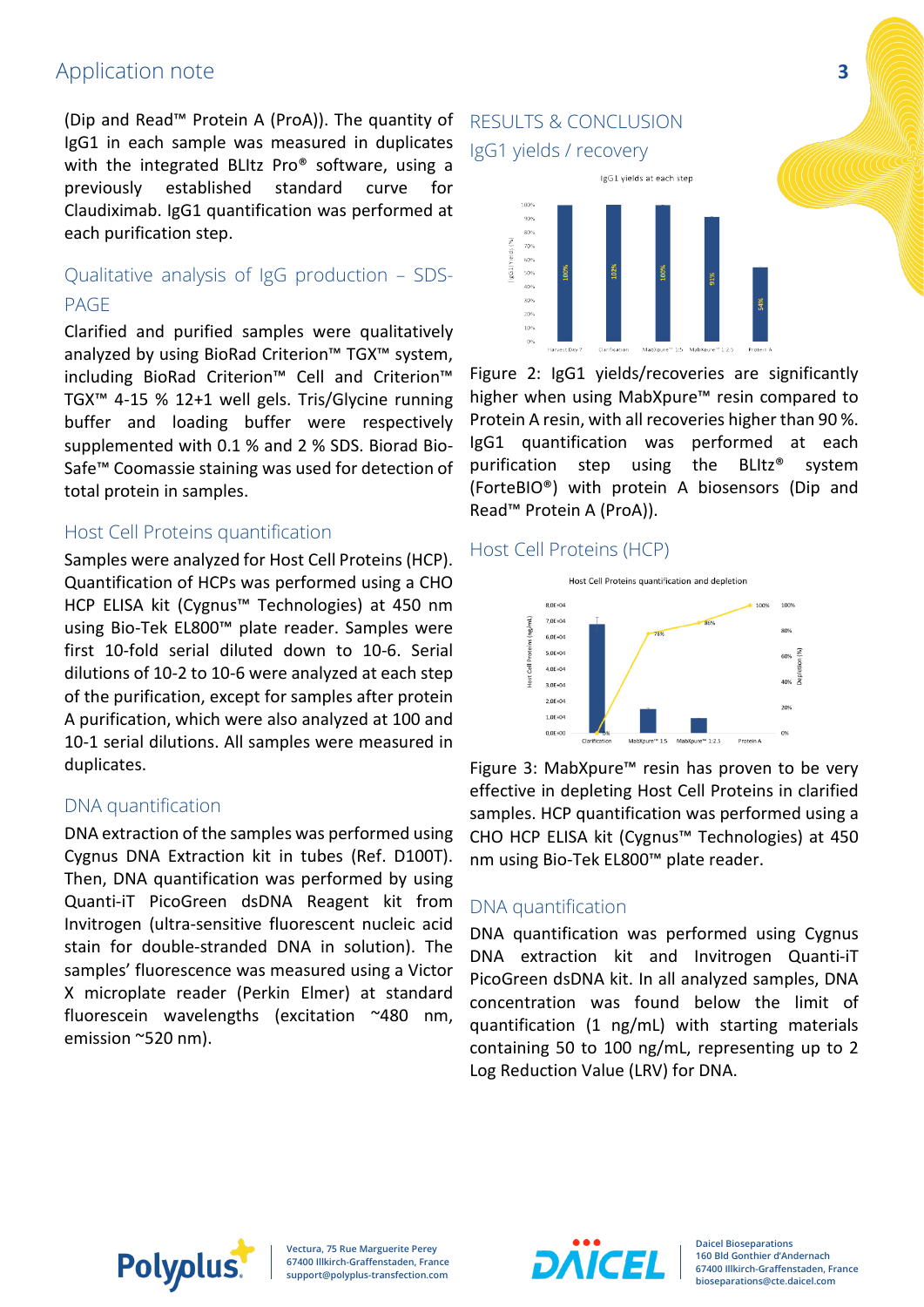### SDS-PAGE



Figure 4: Qualitative analysis on SDS-PAGE reveals that clarified samples (A) contain a high quantity of impurities, including HCP. MabXpure™ resin used at ratio 1:5 (B) or 1:2.5 (C) allows a significant depletion of these impurities, without visible loss of IgG1. Protein A resin (D) purification shows a total depletion of impurities and a significant loss of IgG1. SDS-PAGE was performed using BioRad Criterion™ TGX™ system including Criterion™ Cell and Criterion™ TGX™ 4-15 % gels.

Transient transfection using FectoCHO® Expression System from Polyplus-Transfection® has successfully enabled expression with high titers of mAbs after 7 days of transfected cells culture. Thus, in order to preserve the benefits of a fast production system, the use of single-step/singleuse flowthrough purification techniques was favored to "bind and elute" technologies that are greedy for handling multi-steps samples. DAISEP MabXPure™ has achieved high depletion rates, while ensuring good antibody recovery yields, which was the ultimate goal (mAb yield >90 %, HCP depletion >85 %, DNA depletion >99 %).

In the field of medium-scale recombinant proteins and antibodies production in suspension CHO cells, transient transfection using FectoCHO® Expression System can quickly and efficiently provide high mAbs titers. When combined with MabXpure™ purification technologies, it allows the compensation of expensive affinity resin use after a centrifugation step.





**Daicel Bioseparations 160 Bld Gonthier d'Andernach 67400 Illkirch-Graffenstaden, France bioseparations@cte.daicel.com**